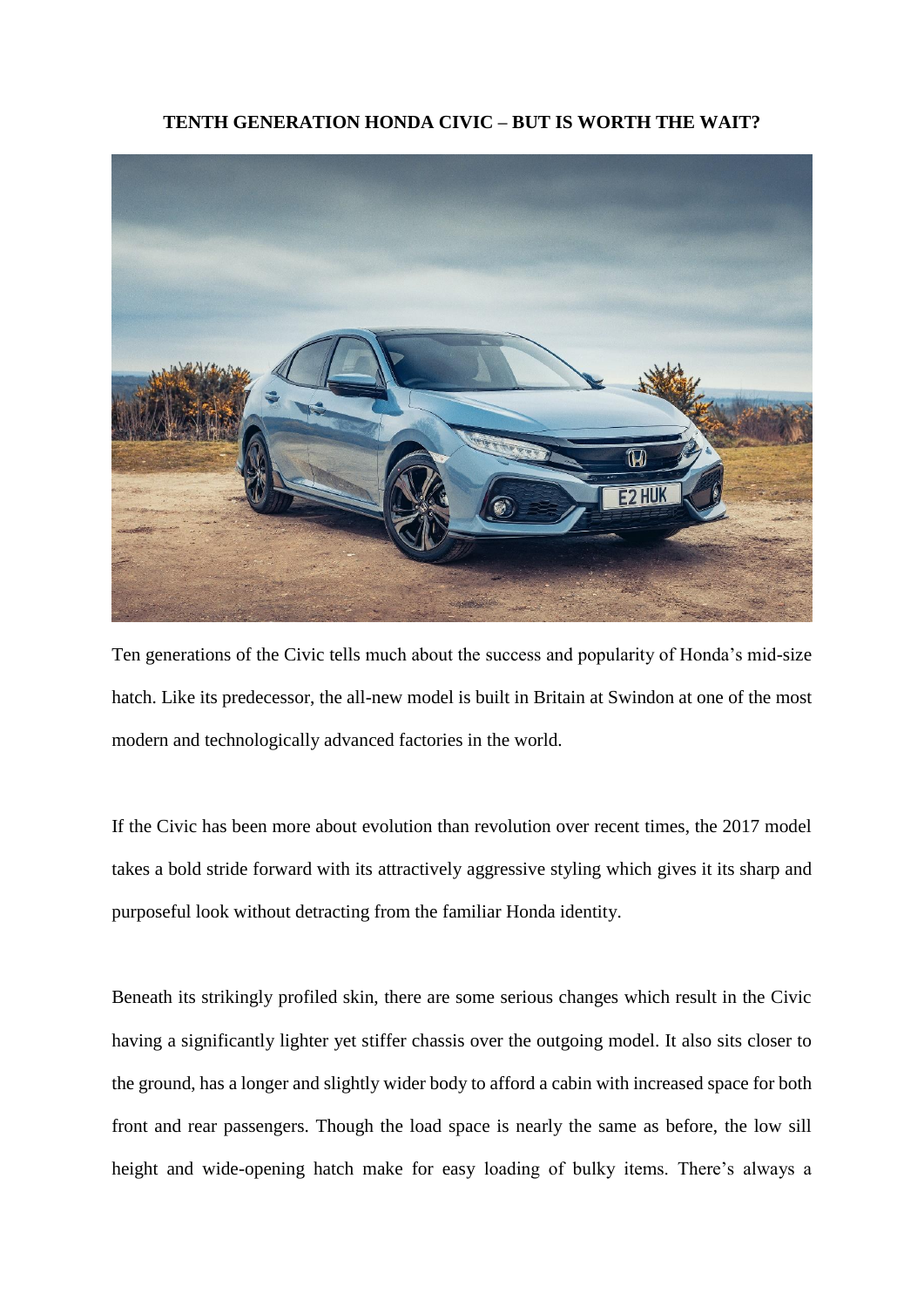compromise and in this instance Honda's rear 'magic seats' have been abandoned in favour of the split and fold variety.

The Civic is available with a choice of two completely new turbo petrol engines, and a single turbo diesel which arrives later this year. While business users will be attracted to the diesel, it's the highly efficient turbo petrol offerings which will more appeal to private motorists. Three-cylinder petrol engines are a familiar feature on cars and are acclaimed for their performance and economy, and this is where Honda's 1.0 litre excels. Mated to a six-speed gearbox, it not only accelerates strongly and smoothly, it's beautifully refined throughout its power range. CVT auto transmission can be specified, but it does engender some lethargy in performance.

For drivers wanting more spirited performance, Honda offers its four-cylinder 1.5 litre petrol turbo with either a six-speed manual gearbox or as a CVT automatic. More sports orientated than the 1.0 litre, it performs well with manual transmission, and given its greater power, more so with CVT as it is better matched to the engine's torque. Drive both the three- and fourcylinder cars and the smaller-engined manual Civic will be the big surprise.

With its redesigned interior and dashboard, the well-equipped Civic has a quality feel, is comfortable and particularly enjoyable to drive.

## **At a glance/Vital statistics**

THE TEST CAR Honda Civic 5 door, 998cc three-cylinder petrol turbo, six-speed manual DIMENSIONS Length 4,518mm, width 1,799mm (2,076 across mirrors), height 1,434mm FUEL ECONOMY 58.9mpg EU combined figure, but expect 35-40mpg CO<sup>2</sup> EMISSIONS 106-117g/km (VED rates £140-160/£140 1<sup>st</sup> year/standard rates according to specification)